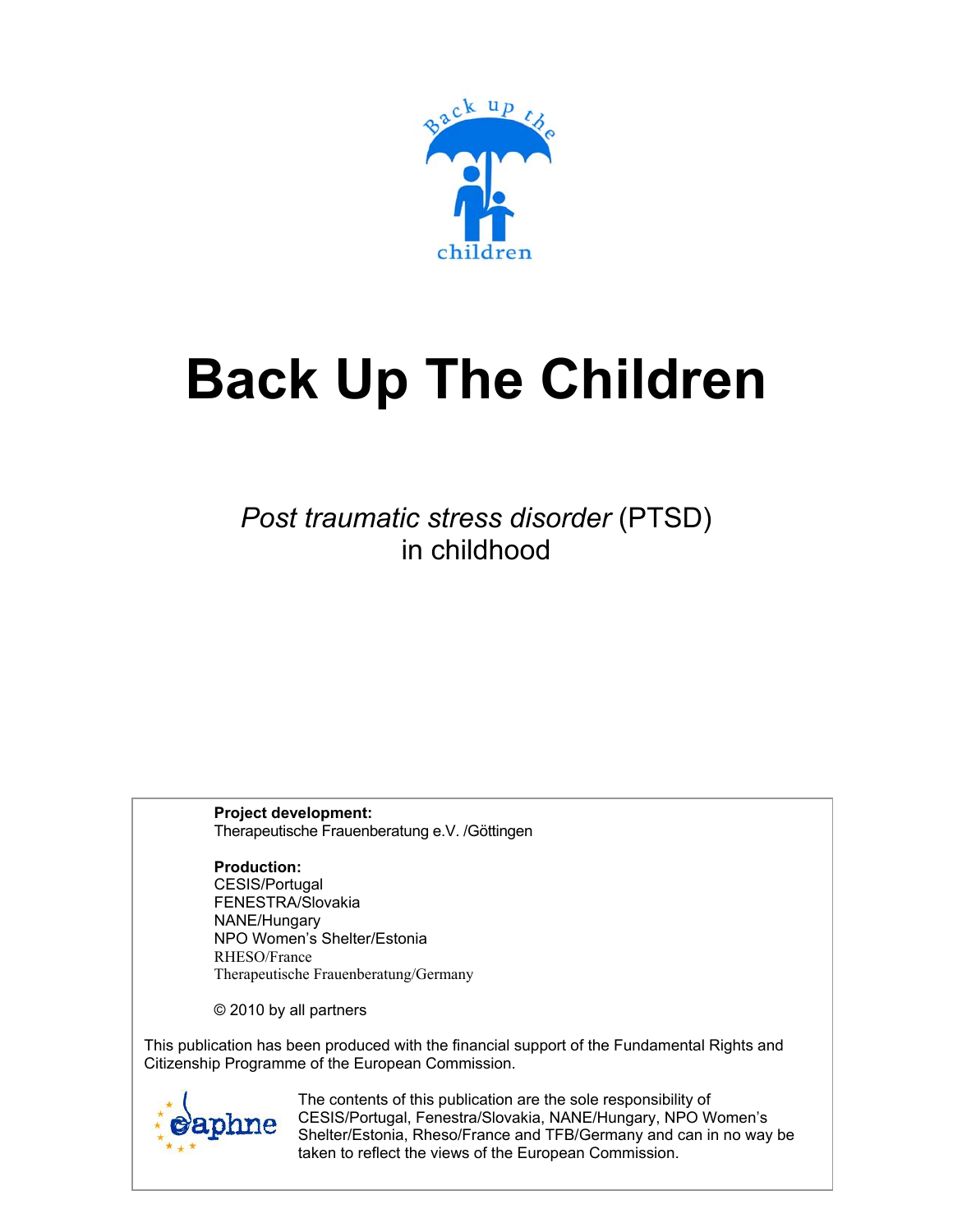## **How it all began**

The symptoms of trauma and posttraumatic stress disorder – **PTSD** for short – have been under investigation for a long time. Women with inexplicable and stressed-out behaviour were declared malingerers. They were usually considered to be hysterical.

It was primarily the French neurologist Jean-Martin **CHARCOT**, who closely examined their symptoms. His results led him to the conclusion that the women were NOT malingerers, but actually neurologically, mentally, ill. His student Sigmund **FREUD** later made a connection between the women's enigmatic behaviour and early harmful sexual experiences. These conclusions were frowned upon by the society of his time. As a result, trauma research practically came to a standstill.

However, the shell-shocked soldiers of World War I brought trauma back on the agenda, though it was not until the **1970s** that the attitude towards trauma changed. An important landmark in the history of trauma research was the integration of posttraumatic stress disorder into the classification system **DSM-III in 1980**. At the end of the 1980s trauma therapy was founded as a specialised field in research. It was notably Judith Lewis **HERMAN** who implemented trauma as part of the research of violence in social relationships – especially concerning women and children.

Finally attention was being focused on the specific needs of children Research was carried out to determine specialised **pedagogical approaches**.

- Which symptoms do traumatised children show?
- How do they affect a child's development?
- Which pedagogical methods can be applied in the daily working life?

This was the origin of another independent specialised field, **trauma pedagogics**.

It is undisputed today, that children are particularly vulnerable to developing PTSD as they are neither mentally nor spiritually fully developed. The consequences of experiencing trauma are far-reaching and manifold. The connection between early trauma and illnesses such as cardiovascular disease has been scientifically established. The detrimental effect on the infantine brain development is meanwhile allocated. But mainly traumatic experiences have a serious influence on the mental and social-emotional development of girls and boys. They can cause for example mental illnesses such as depression, dissociative disorder, or various addictions.

Although trauma research is still in its infancy, it can be said that, on the whole we have already asserted a positive influence in many areas including pedagogical settings.



 $2/12$ <br>Programme With financial support from the EU's Fundamental Rights and Citizenship Programme



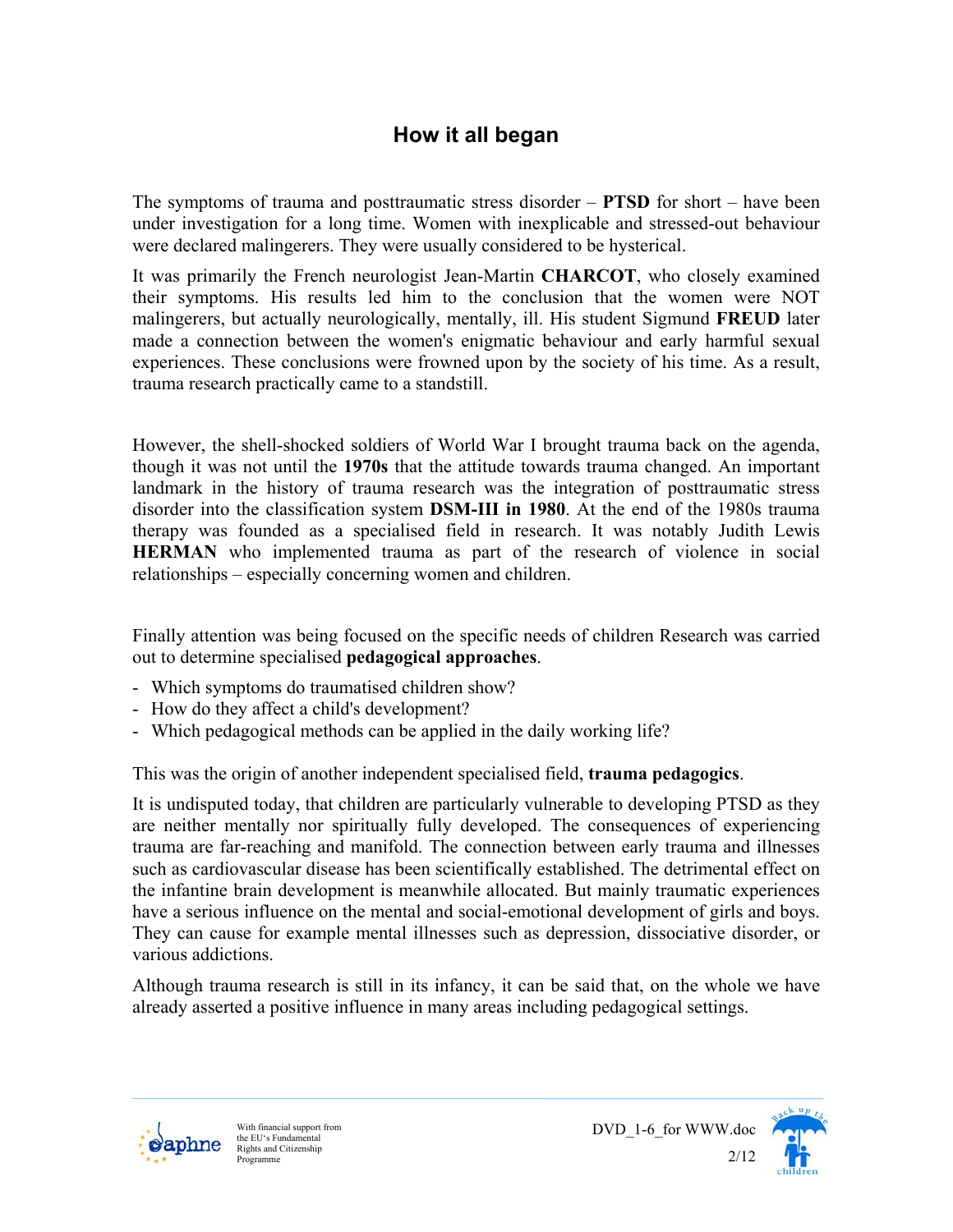# **What exactly is PTSD?**

Traumatic experiences are unexpected and unpredictable, uncontrollable and shocking. They are always an existential threat to the victim, closely associated with a strong sense of their own helplessness. The victim's perception of his or her own identity and of the world around them is thoroughly shaken.

Children as well as adults can experience traumatic stress. However, children are much less able to deal with it, as the structure of their personality is not fully developed. The burden of this stress is particularly severe, when people, to whom the children closely relate, like parents or relatives, are the cause of it.

#### **There are two kinds of traumata:**

- First: the **singular traumatic event**. This includes natural disasters, accidents, or the loss of a parent, relative or friend.
- Second: **continuing traumatic situations**, such as child abuse, sexual abuse, neglect, or war.

Directly after the traumatic experience signs of an acute posttraumatic stress disorder may be detected. This is however, quite a normal reaction and is not categorised as illness.

On the other hand about 25% of adults and more than 30% of children show signs of reaction to life-threatening experiences for more than three months. In this case they are dealing with a posttraumatic stress disorder, PTSD for short. This is a very normal reaction to an abnormal event, which cannot be processed by the body, mind and soul. The symptoms that it causes can last for several months, indeed sometimes even years.

There are several **factors** which determine whether a child or adult is likely to develop a posttraumatic stress disorder.

**Before the stress situation** this includes personality traits such as age, self-confidence, illnesses, previous traumatic experiences, but also the general familial situation, which may or may not provide a feeling of love & care, security and respect.

**During the stress situation** the important factors are the duration and type of traumatic experience. The longer it lasts, the higher the probability is that the victim will develop PTSD. Traumata caused by people, such as abuse and neglect, result in the most severe consequences.

**After the stress situation** the determining factor is the quantity and quality of support provided for the victim. Additionally, the general reaction to the experience and the personal ability of the victim to cope with it are significant.

Basically the victim cannot control the processing of the traumatic event.



 $\frac{1}{3/12}$ <br>Programme With financial support from the EU's Fundamental Rights and Citizenship Programme



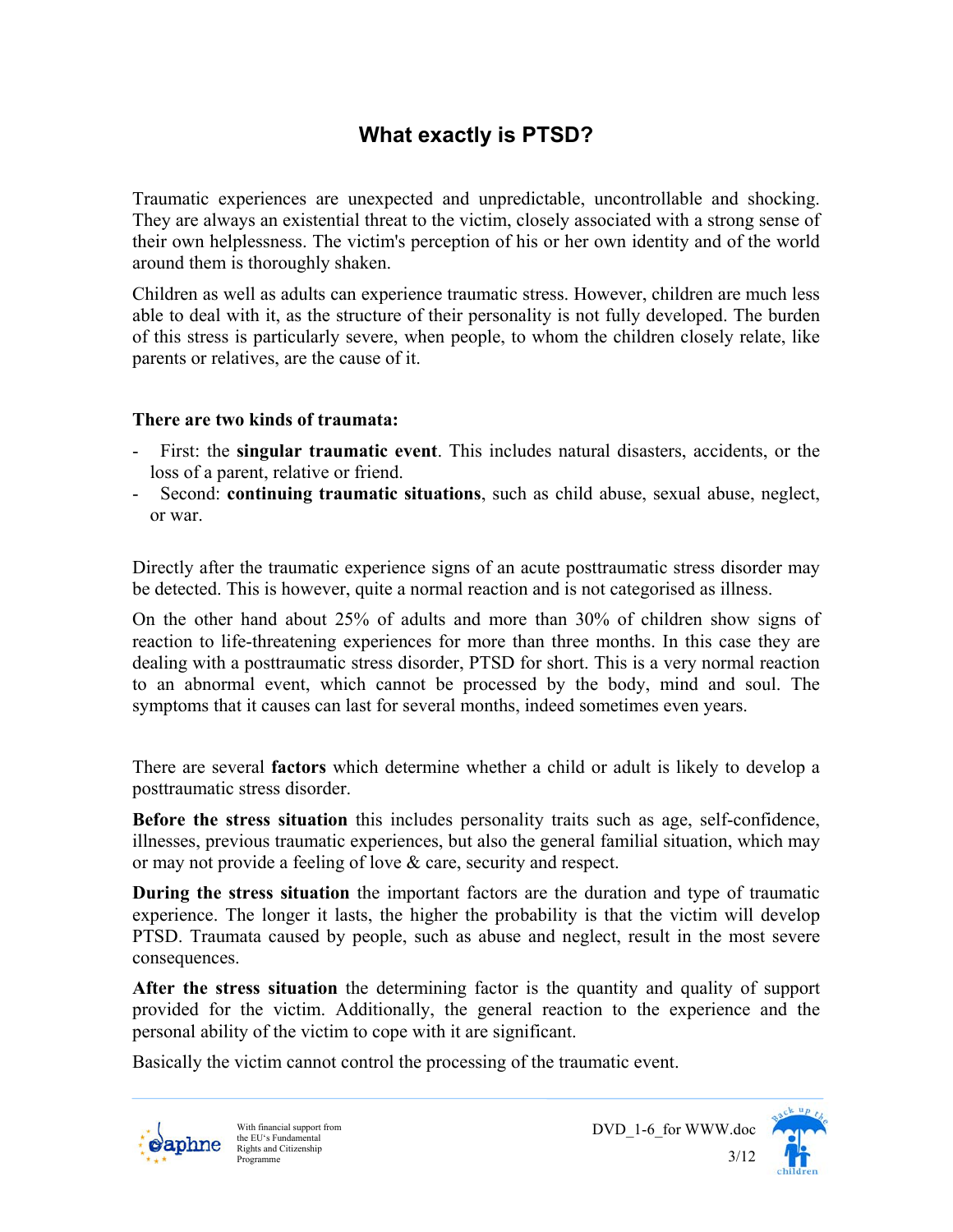## **What is a trigger, and what is a flashback?**

Incomplete segments of the traumatic experience are stored by the brain in the implicit memory, and thus cannot be consciously recalled.

**Triggers** are key stimuli and can be images, noises, and smells. They are able to re-activate the trauma memory. As a result the victim is subject to sudden memory flashes, which bring him or her disturbingly close to the traumatic event.

They are emotionally overwhelmed and have difficulties distinguishing between the "Here and Now" and their traumatic experience.

This re-experiencing of earlier emotional states is called **flashback**.

Any unwanted memory of the trauma may worsen the state of panic and reinforce the trauma symptoms.

Through early intervention and appropriate support and care, traumatised children may be able to regain confidence and trust and integrate the experienced trauma into their lives.





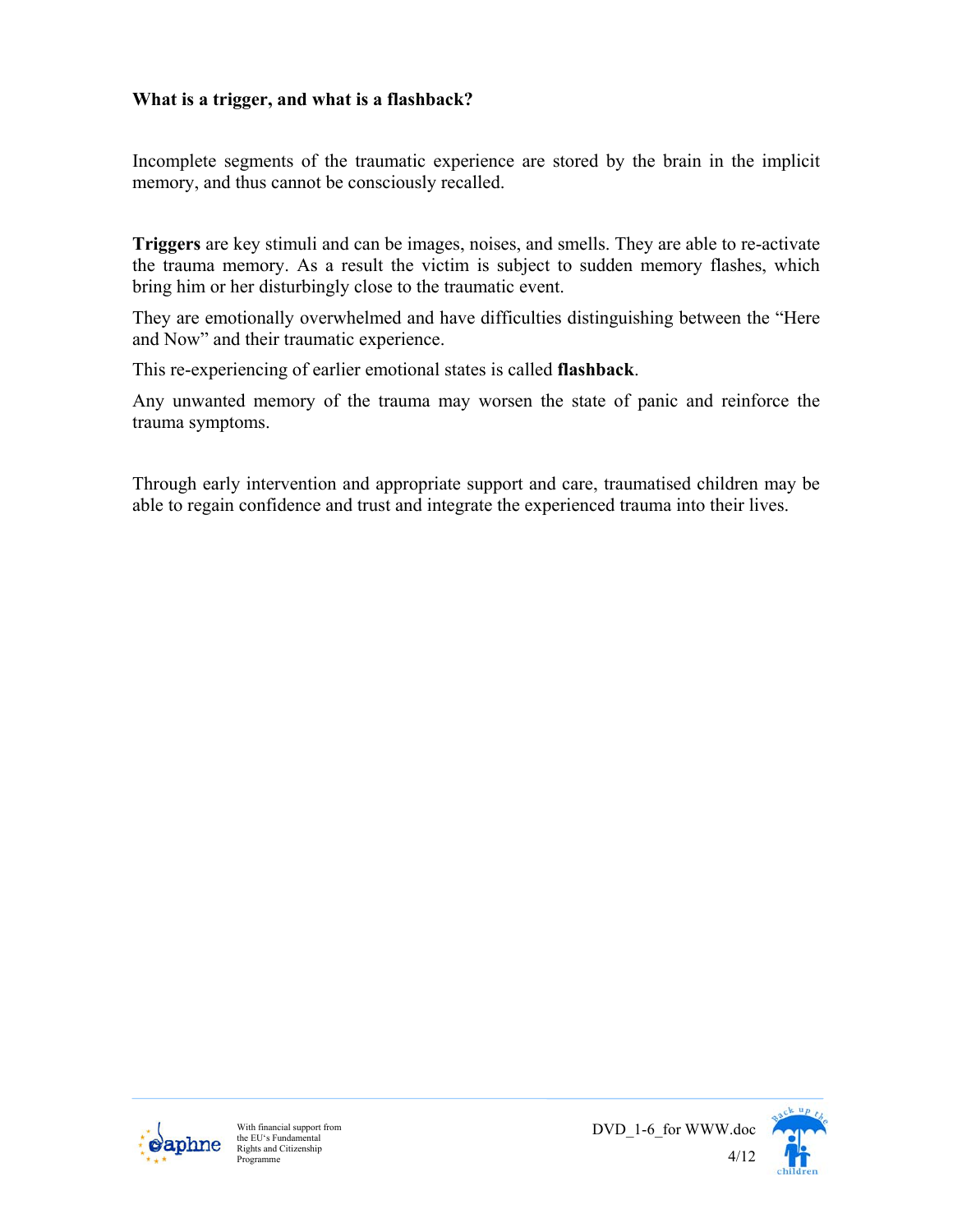# **What are the symptoms?**

There are as many different reasons for posttraumatic stress disorder as there are **reactions** to it and subsequent **symptoms**. These are not only influenced by the type, the severity, and the duration of the traumatic experience, but are also strongly dependant on the child's age.

According to DSM IV, the symptoms are classified into three categories:

- **increased arousal**
- **re-experiencing (or intrusions)**
- **and avoidance.**

Traumatised children can experience a perpetual state of **increased arousal** in which case they show similar symptoms to adults.

These mainly include:

- sleep disorder or insomnia,
- irascibility and rage,
- difficulties to concentrate,
- hyper vigilance, i.e., an increased watchfulness, and
- exaggerated startle reactions

Due to their high excitability children often show **hyperactive behaviour**. They can appear to be defiant and rebellious. Moreover, their mental states are very volatile and change rapidly.

Because of the growing difficulty to concentrate, their performance at school can deteriorate. Furthermore their relations to adults and their peers suffer badly as a result of a permanent state of hyper arousal. Negative feedback on aggressive and "annoying" behaviour can result in social withdrawal and isolation of the traumatized child.

Another direct consequence of a traumatic experience can be the **re-experiencing.** 

Adults often have recurring and depressing memories of the traumatising event, which are perceived as extremely troubling. These memories are called **flashbacks.** 

Adolescents also experience flashbacks, which are often accompanied by panic attacks and a feeling of desolation, tachycardia, and attacks of sweating.

Infants however frequently play a **compulsively** repetitive and persistent game which reflects a re-experience of the traumatic event. In this situation they often appear "not there", catatonic, and seem to stare into nothingness.

On the whole children frequently experience frightening dreams, that are indescribable, or nightmares.



 $5/12$ <br>Programme With financial support from the EU's Fundamental Rights and Citizenship Programme

DVD\_1-6\_for WWW.doc

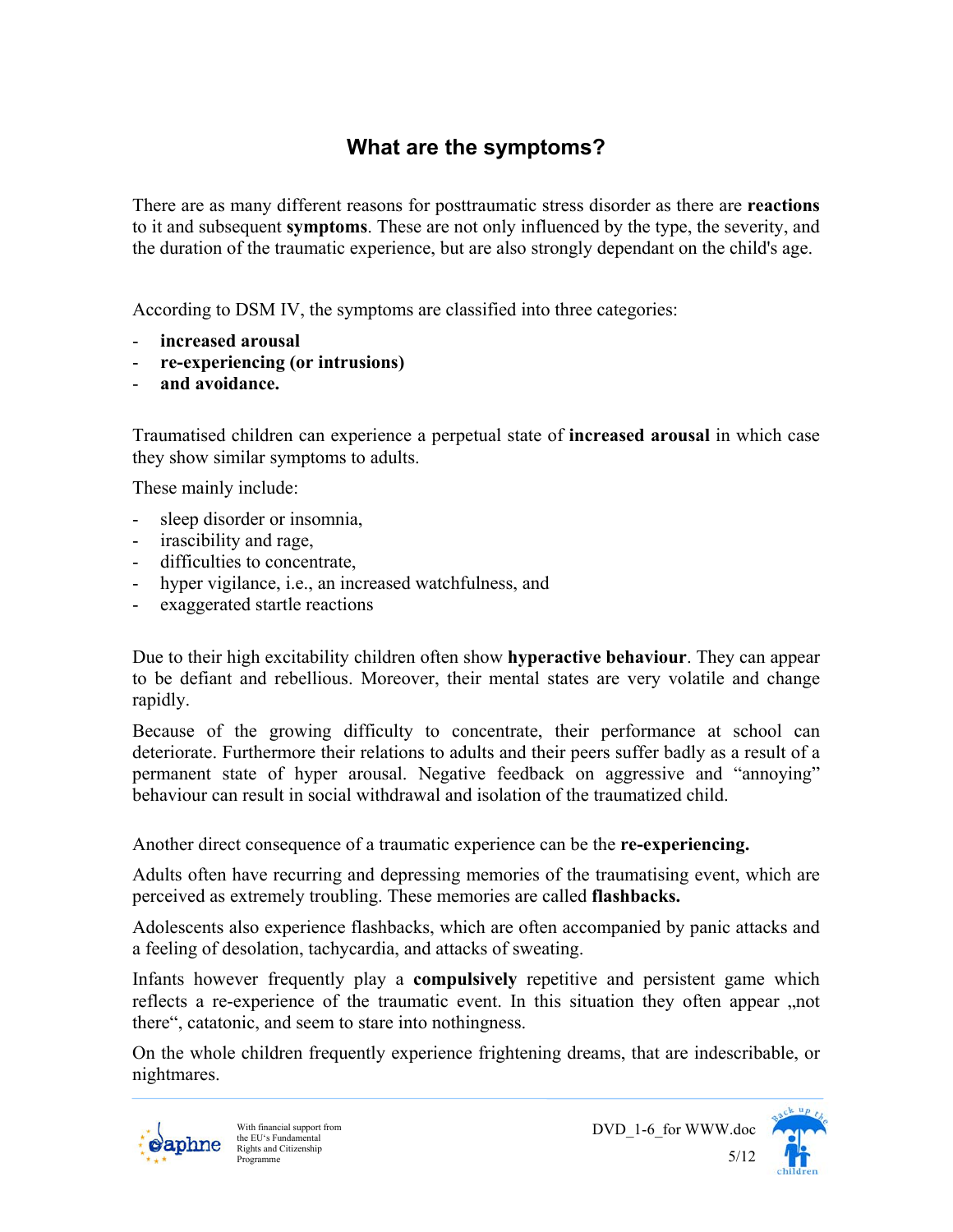**The symptomatic of avoidance** is understood to be the logical consequence of the stress symptoms of increased arousal and re-experiencing.

Thoughts, emotions or activities that could recall the trauma are avoided. In this class of symptoms specific behaviour in children is evident: a general degeneration of their ability to react is noted they show a reduced ability to play, they avoid periods of rest.

**Getting infants to go to sleep** can be a particularly challenging situation. The process of "calming down" appears to be closely associated with a deep fear.

Other children avoid social contacts to protect themselves from a renewed traumatic event.

General development deficits are often noticed. Sometimes children revert to old behavioural patterns.

Many traumatized children possess the ability to dream themselves away into a safe fantasy world and thus avoid confrontation with the traumatized reality.

It is important to be aware of the **different symptoms** and to observe in specific cases, how the heavily traumatised child copes with the stress-situation and which trauma-specific reasons could be the cause.





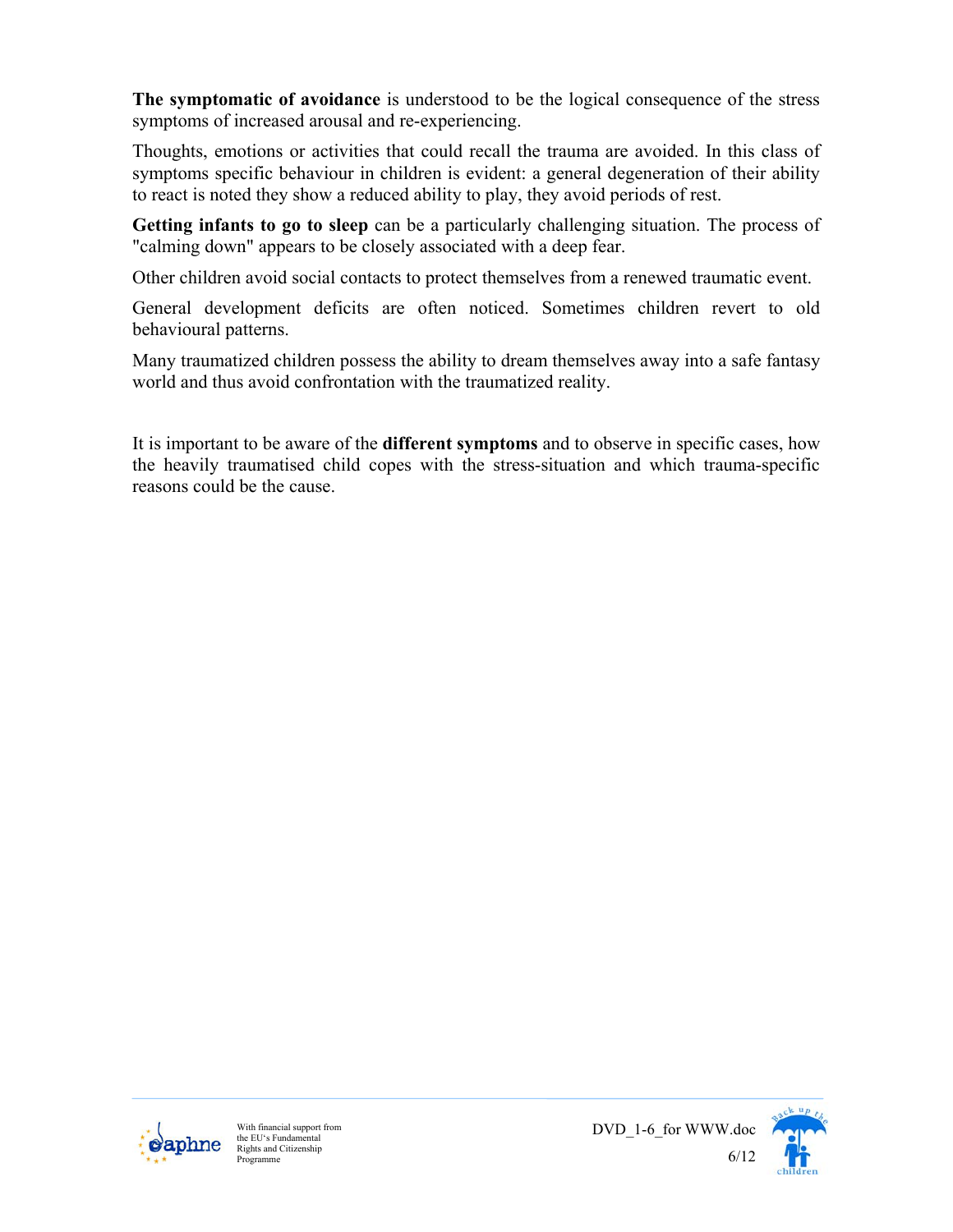## **What are the impacts on development?**

Trauma can have a fundamental impact on all areas of a child's development.

Suffering existential angst changes the brain extensively. This has been proved beyond doubt by neurological examinations and research in the last years.

Although brain research is still in its early stages of development, we know today that:

At birth, every brain consists of about 100 billion neurons. Basic connections between the neurons drive the **basal body functions** such as breathing, heartbeat, and general perceptions.

The young, not fully developed, brain reacts sensitively to all impressions in its environment. This stimulates the neurons to grow. **New and improved pathways** to neighbouring neurons are continuously being formed and **grow** into a veritable network of connections. Their structure is the result of the individual learning process and the experiences of a child, whose personality is shaped by this.

#### **How exactly are experiences processed?**

Impressions of something new or unexpected – whether positive or negative – act in the brain as stimuli that trigger a stress reaction. The brain is stimulated to a high state of awareness and attentiveness.

The L**imbic system,** which is particularly responsive to this, is involved in the control of the vegetative functions, mood and emotion, and memory.

**Amygdale** and **Hippocampus** are important structures of the limbic system.

The amygdale, which is the "alarm" or fear centre of the brain, distinguishes in a first rough screening between dangerous and harmless. If an impulse is interpreted as dangerous, an alarm situation follows immediately.

Independent of this direct reaction the **hippocampus** is responsible for ordering impressions chronologically and spatially and transfers them to the subliminal memory, where a match with earlier experiences is made.

At the same time new energy reserves are supplied by the **brain stem**. This additionally builds up the activities of the limbic system. Every previous solution to the situation is searched for, and the body reacts accordingly.

If the desired result occurs, the system is normalised. The experience of a successful reaction leads to new or stronger connections in the brain.

Psychologically, this reinforces both self-confidence and emotional competence.





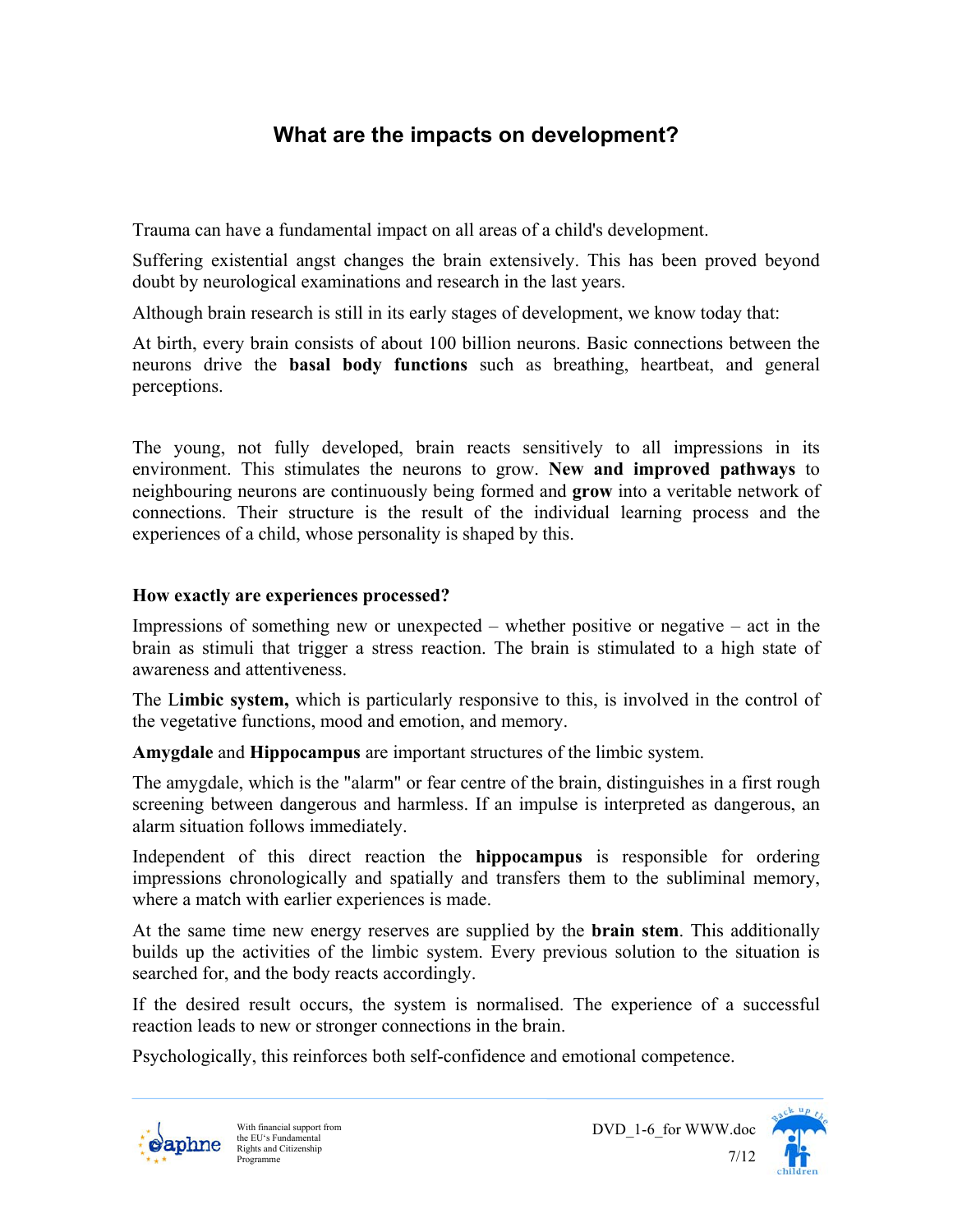#### **But what happens during a traumatic experience?**

If there is no possibility for the child to end the dangerous situation, agitation increases. The body is swamped by stress hormones. This in turn leads to a state of hyperactivity, a state of hyper arousal. The **hippocampus** becomes blocked. Only the **amygdale** works at full speed. Angst and other terrible impressions are now recorded **in fragments,** uncontrolled and **without any coherence** in the subliminal memory.

However, the instinctive reaction of "fight or flight" is often very brief in children, especially if the chance of success is minimal. Instead emotions such as helplessness, panic, and despair predominate.

To cope with it all, a different strategy is employed.

An abundant supply of the hormone C**ortisol** is released. This can lead to a state of mental and physical numbing, so called freezing. Any feelings of identity, awareness, and perception of the environment are switched off.

But this triggered emergency programme of dissociation leaves the victim feeling insecure for a long time after the actual danger has passed. The body remains on **constant alert.** 

As a rule, every disruption at any stage of the development of a child's brain carries consequences......

Some children try to compensate unsafe feelings by **withdrawing** into themselves or an invented world. Thus foreign influences and stimuli are blocked. This of course can have adverse effects on their learning and social skills.

Other children behave in a **"socially over-adapted"** manner in order to prevent new and for them, negative stress situations.

The frequent use of impulsive reactions can, over a period of time, become a habit, and hence dominate a child's daily routine.

If a child is incapable of analysing simple impressions in a calm manner, this can result in a **weakening of the ability to process complex impressions**. Exciting or surprising situations will feel chaotic, new ones will appear dangerous or futile. The search for orientation and meaning in life becomes an insurmountable challenge.

The frequent and high **Cortisol level** also hampers the immune- and other systems, or can actually cause them to degenerate. The ability to calm down after a stress situation is reduced. It is even possible that already existing or "learned" neuronal structures are destroyed and thus things already learned, might be forgotten.

A recovery can only be achieved if there is a successful disruption of the traumatic processes.



 $8/12$ <br>Programme With financial support from the EU's Fundamental Rights and Citizenship Programme



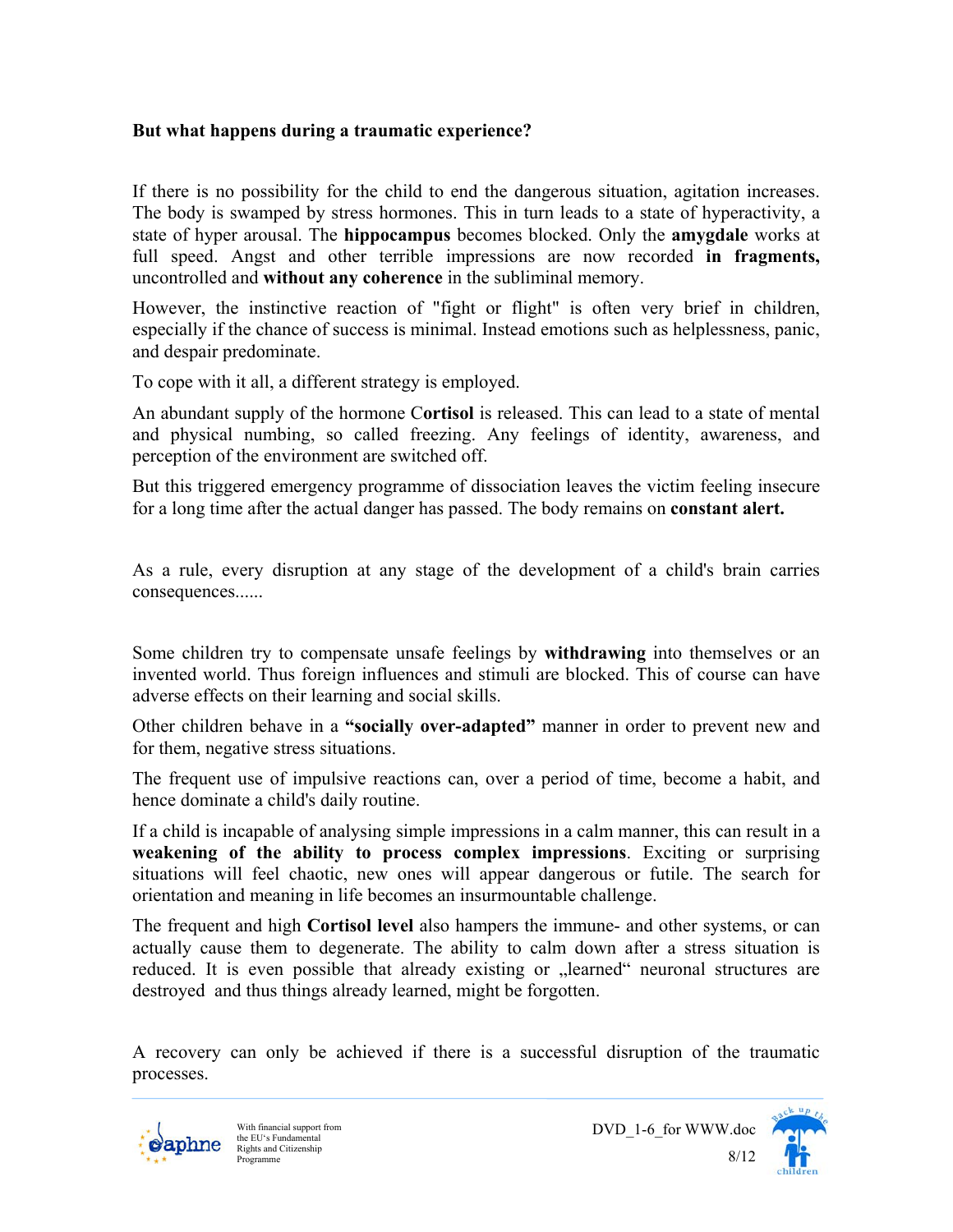## **What can help?**

*"I think that at the core of every traumatisation there is extreme loneliness, extreme desolation." (Onno van der Hart, PhD)* 

A trauma always affects the whole person: **body, mind, and soul.** To regain trust, respect, and a feeling of confidence in oneself are the aims of trauma-work.

Children who experienced a traumatic event need, above all, people they can trust, who are clearly structured, predictable and reliable. Such people are called "attachment figures". **Confidence** has been lost through the experience and needs to be rebuilt. To do this it is necessary to approach a child with **understanding**, **empathy** and in a **responsible manner**. In order to build up a stable and open **relationship**, an adult needs **patience, empathy, and respect.** 

It is crucial to **create** "safe havens" in the structural work with traumatised children and adolescents. Rage and helplessness lead to the feeling of a loss of security. The world around the children is no longer perceived as reliable and this deeply affects their inner feeling of security.

In order to create an "inner safe haven", one first needs an "outer safe haven". Therefore children need **protection** against renewed traumatizing experiences like for example, violence or neglect. In a pedagogical setting it is important to clarify which means are available for setting up an "outer safe haven".

In order to be able to cope with extreme recurring emotions of fear, helplessness or anger, traumatised children need **pedagogical support.**

By means of reliability and openness in their daily lives together, children can slowly learn to trust their environment again. Well laid out rules for use in their daily lives support this process, as do clear structures and routines.

Both boys and girls need encouragement to become stable and develop their **selfperception, self-control, and their awareness** of how they are perceived by others. It is important to develop, together with them, an understanding of the situation in which they find themselves. Younger children often have a hard time understanding what happens to them in stress-situations. It is important to help children to recognise their reactions on this and to support them in the slow process of changing their behaviour. **Therefore individual triggers** can be pointed out and avoidance strategies can be developed by pedagogues and children.

**Working with the parents** of traumatised children is a delicate matter, but a necessity in youth welfare.

First of all the nature of the parents' roles has to be pedagogically clarified: whether the parents are offenders, can be involved as confidants or remain in undefined positions.



 $9/12$ <br>Programme With financial support from the EU's Fundamental Rights and Citizenship Programme



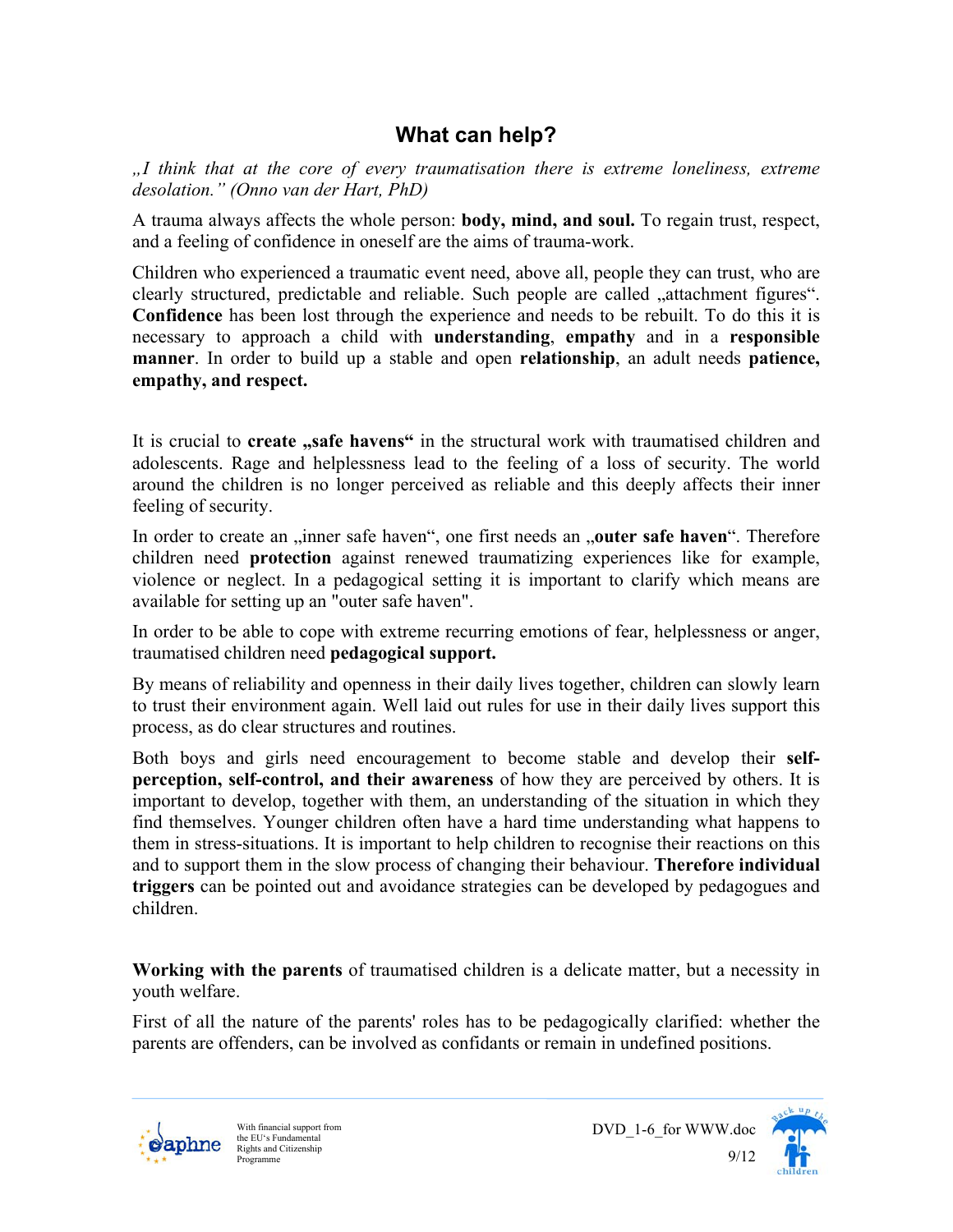This means councillors and carers are confronted with the following questions:

- What is the parent's involvement in the traumatic process?
- Which social and emotional abilities do they possess?
- What is the present relationship between child and parent?

**Parents acting as confidants** should be fully informed about the trauma of their children. They need comprehensive support in coping with their children.

If parents are **involved** in the trauma experience, the protection of the child must have priority. Parents should be offered counselling and, if necessary, confrontational counselling. In such cases, it is crucial that the councillors are supported by other experts.

The co-operation with parents should always focus on the well-being of the child. Basically it is important for traumatized children, that adults take over responsibility, but never decide something without consulting the children.

The following behaviour can exert a positive influence on traumatised children:

#### **"Loving care"**

I am loving, caring, and comforting in my dealings with children – but within suitable limits! It is important to offer warmth and nurturing but, on the other hand, to recognise and respect the children's limits.

#### **"Rules create reliability"**

I support the children by providing a well structured daily routine by means of clear system of rules, structures, and orientation. This also generates a sense of security.

#### **"The child is allowed to be difficult"**

I respect this conduct and at the same time, try to keep my own inner distance and remain calm.

#### **"Everyone has strengths and weaknesses"**

I assist the children in discovering their own strengths and encourage developing these further, and at the same time I accept weaknesses. This is a means of positively influencing their personality.

#### **"It may help to talk"**

If the children want to talk about their traumatic experiences, I listen and support, comfort and provide answers.

If the children talk themselves into their negative experiences then I carefully **interrupt** and gently re-orient them back to the present.

People who are attachment figures for traumatised children have a huge task to accomplish but they can achieve a lot during their daily interaction with the children.



 $\frac{10}{12}$  Programme With financial support from the EU's Fundamental Rights and Citizenship Programme



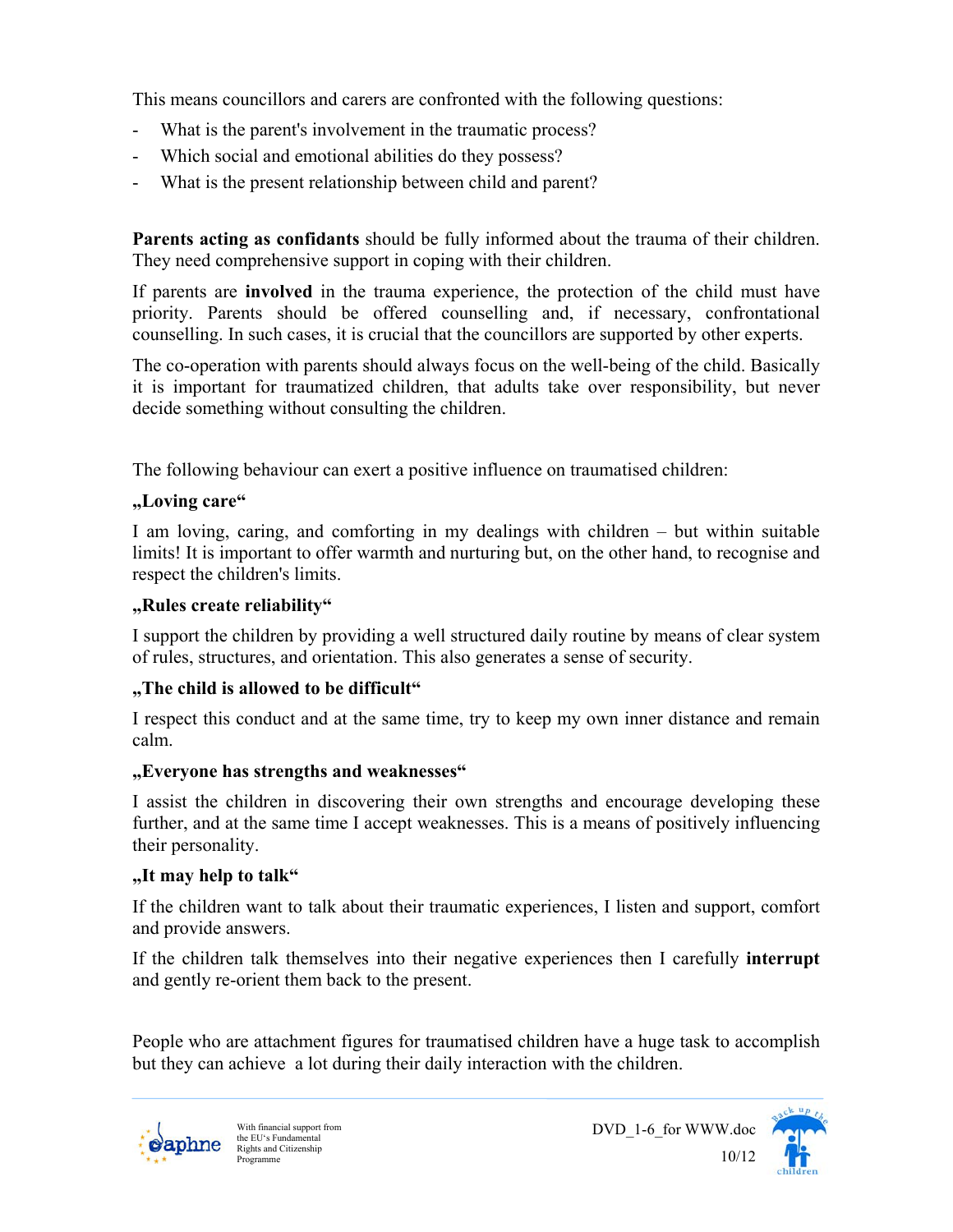## **How to help ourselves**

- Everyday we are faced with very difficult situations.
- Frequently we are not able to provide the support which is needed.
- We are totally understaffed cannot manage everything
- It is often difficult for us to see the results of our efforts.
- We seldom have the chance to talk about ourselves and our feelings.
- Even at home it is difficult to switch off as the problems are constantly on my mind.

Working with **children and young people in various institutions** is, no doubt, an extremely demanding job. Many of these children and young people are traumatised as a result of terrible experiences. The resulting problems demand a **high level of support** and care and quite often the intervention process is very challenging.

This requires both **expertise** and excellent **interpersonal skills** more so than is needed in other professions. Unfortunately, this invaluable work does not receive the recognition which it deserves.

In the course of time this can lead to lack of motivation, dissatisfaction, exhaustion and relational difficulties even outside work. In extreme cases this can result in a professional **burnout**.

The signs and symptoms of a burnout can be determined at:

**the emotional level:** apathy, dissatisfaction, depression

**the professional level:** feeling useless, inability to organise, submissiveness;

**the intellectual level:** forgetfulness, inability to concentrate

**the behavioural level:** emotional detachment, instability, isolation, medicinal selftreatment, absenteeism

**and the interpersonal level:** incapable of empathy, prone to illnesses, irritability, aggressiveness.

A certain amount of work-related stress can indeed be to our advantage. However, the danger arises when stress levels are too high, when they persist over a period of time and when the person affected is not in a position to handle them.

#### **So what can be done?**

Our **awareness** of our own physical and emotional well-being is crucial. It is often difficult to invest time in such matters. Nevertheless, by devising ways and means of self-reflection



DVD\_1-6\_for WWW.doc